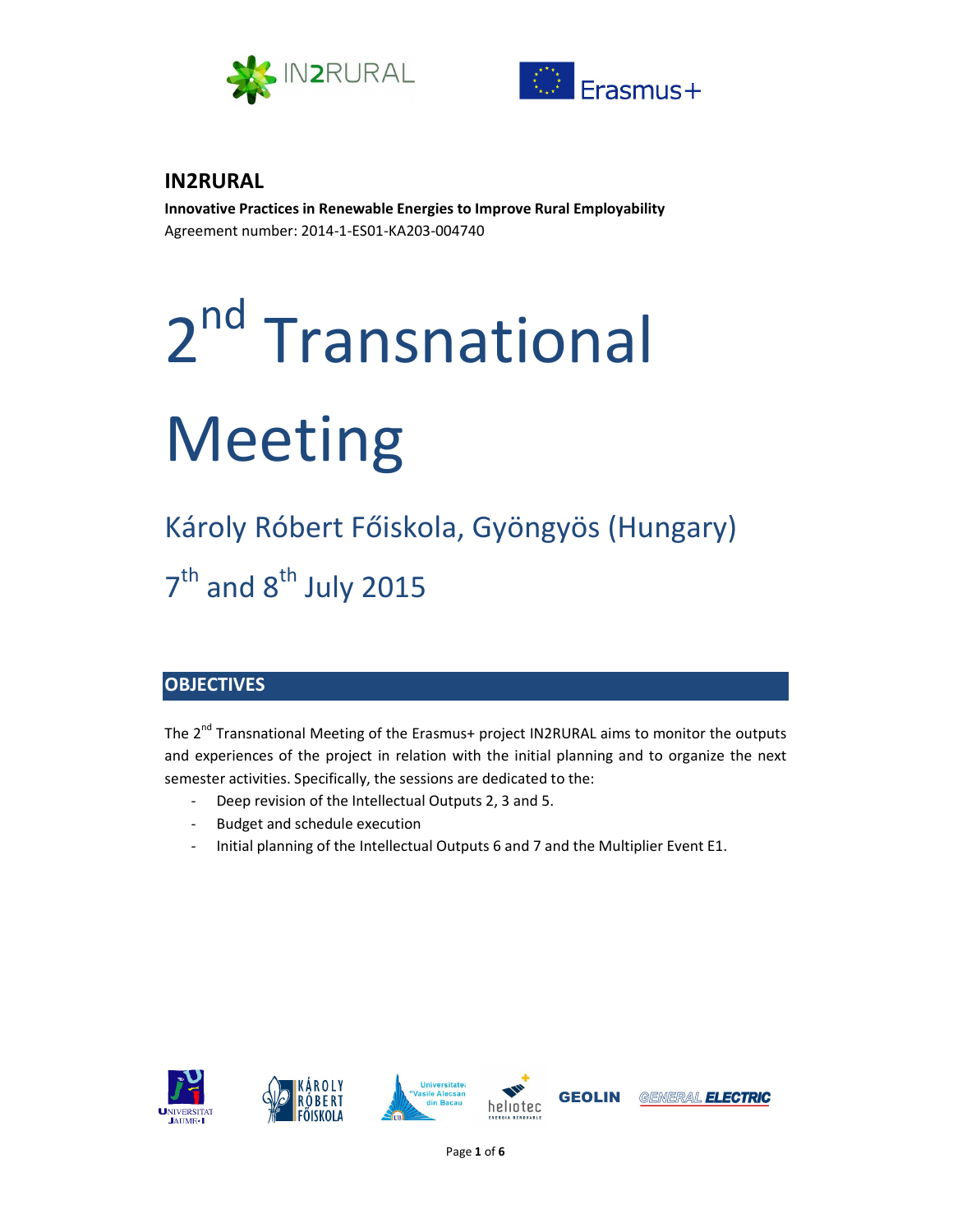



# **PROGRAMME**

# **TUESDAY 7TH JULY 2015**

| 4.00 p.m | Departure from Hotel Opál to Károly Róbert Föiskola.                    |
|----------|-------------------------------------------------------------------------|
|          | Welcome and participant introduction                                    |
|          | Place: Seminar room 3.204                                               |
| 4.30 p.m | Session 1. Intellectual Output 2: Methodology and study of prospective  |
|          | and training needs of renewable energies market for local development   |
|          | Place: Seminar room 3.204                                               |
|          | Coordinated by: Leonor Hernández                                        |
| 6.00 p.m | Session 2. Delivery of documentation by the participants to justify the |
|          | attendance to the Transnational Meeting                                 |
|          | Place: Seminar room 3.204                                               |
|          | Coordinated by: Leonor Hernández                                        |
| 8.00 p.m | Dinner (all participants are guest of Karoly Robert College)            |
|          | Place: Kékes Restaurant                                                 |
|          | Coordinated by: Zsuzsanna Busa and Veronika Major-Kathi                 |







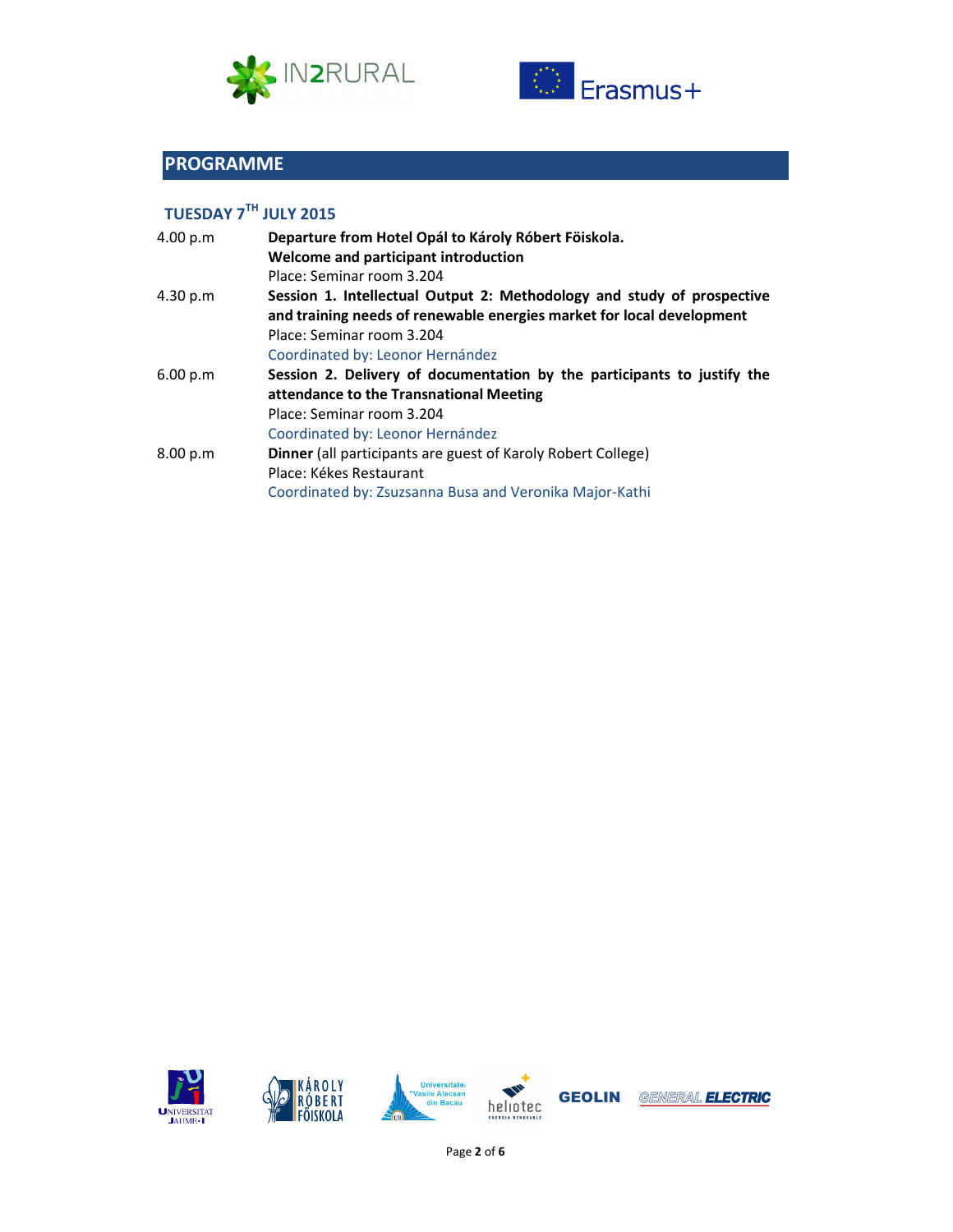



# **WEDNESDAY 8TH JULY 2015**

| 9.00 a.m  | Departure from Hotel Opál to Károly Róbert Föiskola<br>Place: Hotel Opál (Hall)<br>Coordinated by: Zsuzsanna Busa and Veronika Major-Kathi                                                                                   |
|-----------|------------------------------------------------------------------------------------------------------------------------------------------------------------------------------------------------------------------------------|
| 9.30 a.m  | Session 3. Intellectual Output 3: Project collaborators network:<br>identification of local socio-economic needs and SME's renewable energy<br>capacities<br>Place: Seminar room 3.204<br>Coordinated by: Liliana Topliceanu |
| 11.00 a.m | Session 4. Intellectual Output 5: Open Educational Resources for "Effective<br>use of virtual learning platform and ICT tools for online courses"<br>Place: Seminar room 3.204<br>Coordinated by: Zoltán Bujdosó             |
| 12.30 p.m | Lunch<br>Place: Karoly Robert College                                                                                                                                                                                        |
| 2.00 p.m  | Session 5. Budget and schedule execution. Comments from SEPIE to<br><b>IN2RURAL Progress Report. Erasmus + Dissemination Platform</b><br>Place: Seminar room 3.204<br>Coordinated by: Leonor Hernández                       |
| 3.30 p.m  | Session 6. Initial planning of the Intellectual Outputs 6 and 7 and the<br><b>Multiplier Event E1</b><br>Place: Seminar room 3.204<br>Coordinated by: Leonor Hernández, Liliana Topliceanu and Zoltán Bujdosó                |
| 4.30 p.m  | <b>Session 7. Evaluation</b><br>Place: Seminar room 3.204<br>Coordinated by: Leonor Hernández                                                                                                                                |



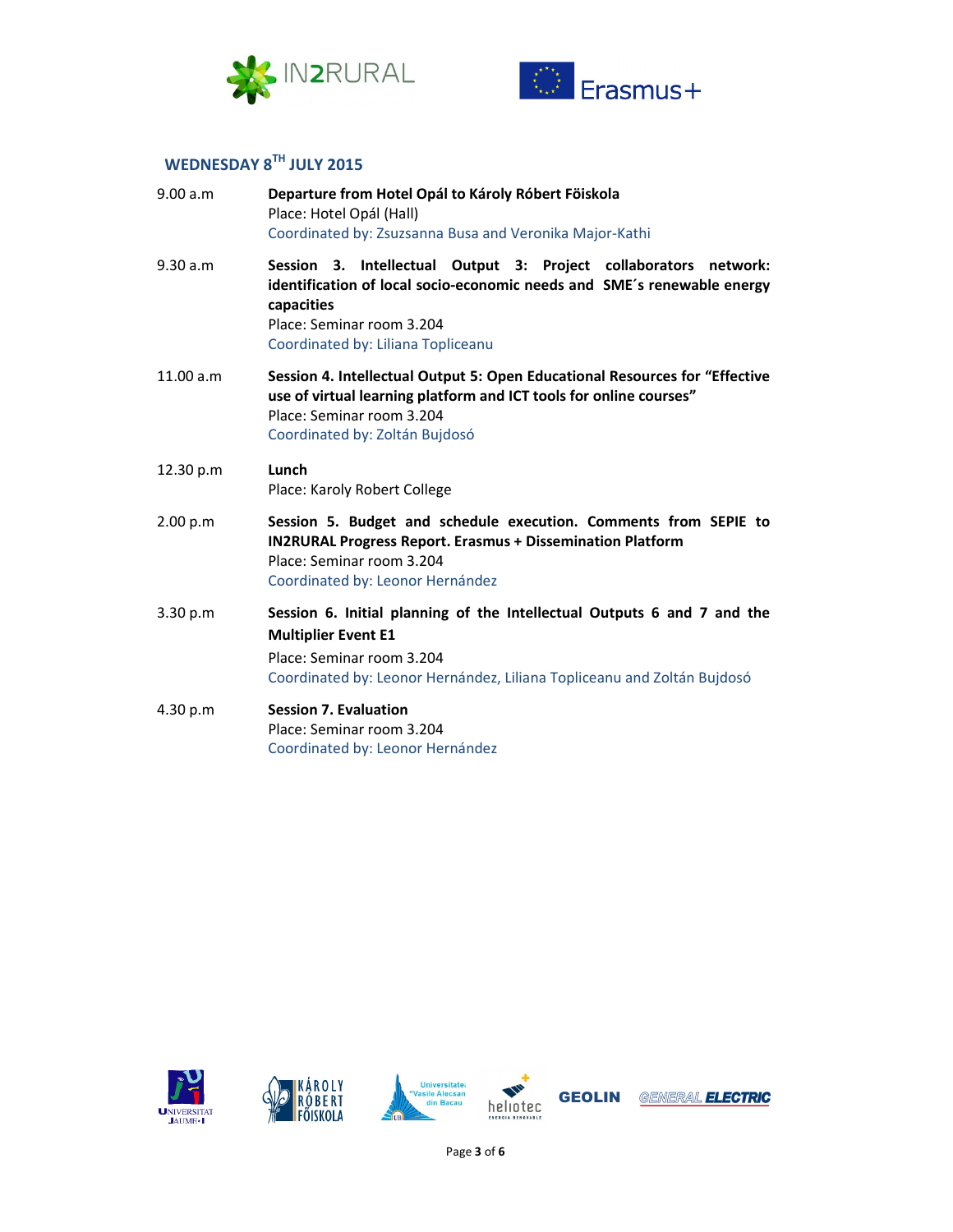



## **ATTENDANTS**

#### Representing IN2RURAL project

- Károly Róbert Főiskola (KRF): Zoltán Bujdosó
- Universitat Jaume I (UJI): Leonor Hernández
- Universitatea Vasile Alecsandri din Bacău (UB): Liliana Topliceanu
- Geolin (GEO): Zsolt Radics
- General Electric (GE): Valerica Rusu
- Heliotec (HE): Jose Segarra

#### With the collaboration of

Zsuzsanna Busa (KRF), Veronika Major-Kathi (KRF), Gabriel Puiu (UB), Isabel Giménez (UJI), Csaba Patkós (GEO) and Zsuzsanna Kray (Heliotec)

### **DOCUMENTS TO JUSTIFY THE ATTENDANCE TO THE MEETING**

To justify the attendance to the meeting, all the participants will bring the following documents:

- Photocopy of the Passport or the National Identity Card (only for participants that did not attend to the First Transnational Meeting)
- Certification proving that the participant belongs to the partner institution (Annex)
- Flight ticket and boarding pass or justification for the persons travelling by car

## **GRANT PER PARTICIPANT**

The amount allocated for the transnational meetings depends on the travel distance from the origin to the destiny:

- a) Hungary-Spain (travel distance between 100 and 1,999 km): **575 EUR** per participant per meeting.
- b) Romania-Spain (travel distance of more than 2,000 km): **760 EUR** per participant per meeting.
- c) Romania-Hungary (travel distance between 100 and 1,999 km): **575 EUR** per participant per meeting.

The project will cover the participation of **1 person per organisation outside the host country**. Each organisation is allowed to invite more persons, but the funds will not increase.

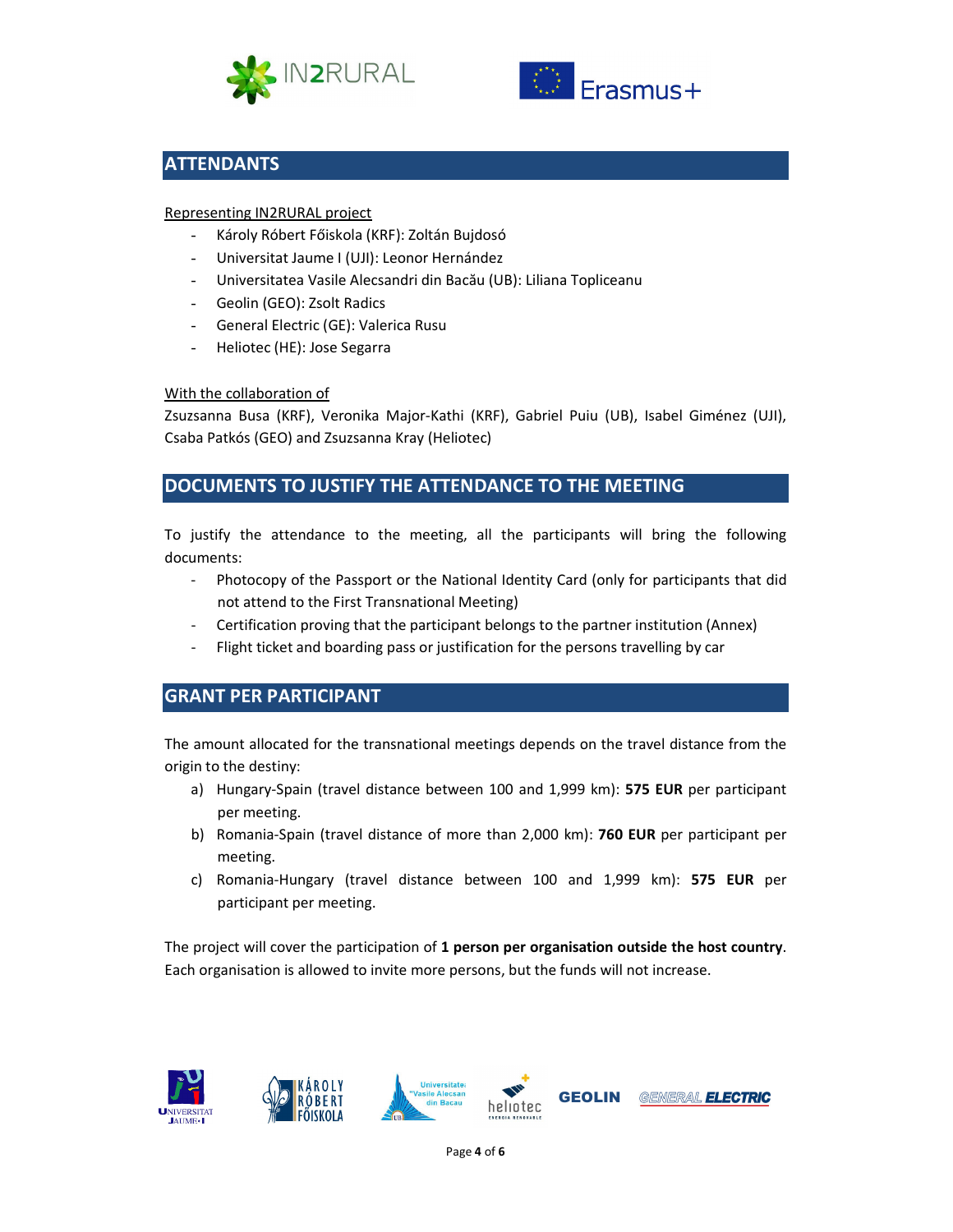



# **LOGISTICS AND PRICES**

If the organisations wish, KRF can book the room in Hotel Opál (Gyöngyös). The participants will pay the room once in the hotel. Prizes of the rooms include breakfast and are the following:

- Single room: 12 500 HUF/night (breakfast included)
- Double room: 17 500 HUF/night (breakfast included)

To travel from the Hotel to the University: walking distance 20 min, but participants may be picked up by KRF organisers (Zoltán, Zsuzsanna or Veronika)

The lunch in KRF on Wednesday will be paid by KRF.

## **CONTACT PERSONS**

Zsuzsanna Busa (Mobile number: +36 20 745 2313) Veronika Major-Kathi (Mobile number +36 70 205 3937) Zoltán Bujdosó (Mobile number: +36 70 332 3183)

international@karolyrobert.hu international@karolyrobert.hu zbujdoso@karolyrobert.hu

## **SUPPORTING DOCUMENTS**

- Session 1: Intellectual Output 2
	- $\checkmark$  Description
	- $\checkmark$  Methodological guide
	- $\checkmark$  Castellon case study (draft)
	- $\checkmark$  Focus group guide
	- Session 2: Documents to justify to SEPIE
		- $\checkmark$  Attendance sheet
		- $\checkmark$  Model of certification proving that the participant belongs to the partner institution
		- $\checkmark$  Signed declaration specifying the participant persons in the transnational meeting
		- $\checkmark$  Flight ticket and boarding pass
		- $\checkmark$  Justification for the persons travelling by car
		- $\checkmark$  Photocopy of the passport for each participant
	- Session 3: Intellectual Output 3
		- $\checkmark$  Description
		- $\checkmark$  Flyer
		- $\checkmark$  Newsletter
		- $\checkmark$  Text of the video



GEOLIN

GENERAL ELECTRIC